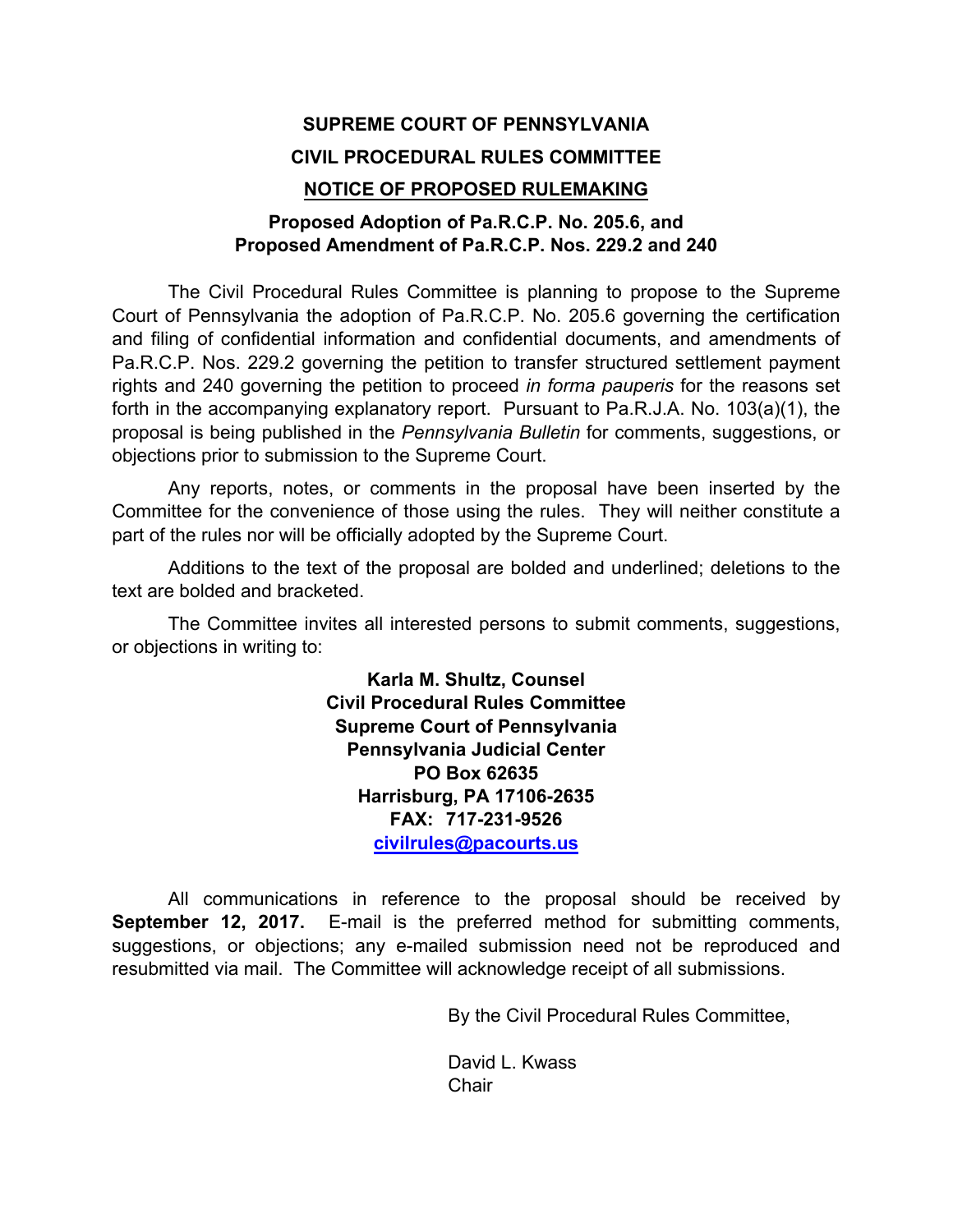#### **[This is an entirely new rule.]**

#### **Rule 205.6. Confidential Information and Confidential Documents. Certification.**

Unless public access is otherwise constrained by applicable authority, any attorney, or any party if unrepresented, who files a document pursuant to these rules with the prothonotary's office shall comply with the requirements of Sections 7.0 and 8.0 of the *Public Access Policy of the Unified Judicial System of Pennsylvania: Case Records of the Appellate and Trial Courts* (Policy) including a certification of compliance with the Policy and, as necessary, a Confidential Information Form, unless otherwise specified by rule of court, or a Confidential Document Form in accordance with the Policy.

Note: Applicable authority includes but is not limited to statute, procedural rule or court order. The *Public Access Policy of the Unified Judicial System of Pennsylvania: Case Records of the Appellate and Trial Courts* (Policy) can be found on the website of the Supreme Court of Pennsylvania at http://www.pacourts.us/public-record-policies. Sections 7.0(D) and 8.0(D) of the Policy provide that the certification shall be in substantially the following form:

I certify that this filing complies with the provisions of the *Public Access Policy of the Unified Judicial System of Pennsylvania: Case Records of the Appellate and Trial Courts* that require filing confidential information and documents differently than non-confidential information and documents.

The Confidential Information Form and the Confidential Document Form can be found at http://www.pacourts.us/public-record-policies. In lieu of the Confidential Information Form, Section 7.0(C) of the Policy provides for a court to adopt a rule or order pursuant to Pa.R.J.A. No. 103(c) permitting the filing of a document in two versions, a "Redacted Version" and an "Unredacted Version."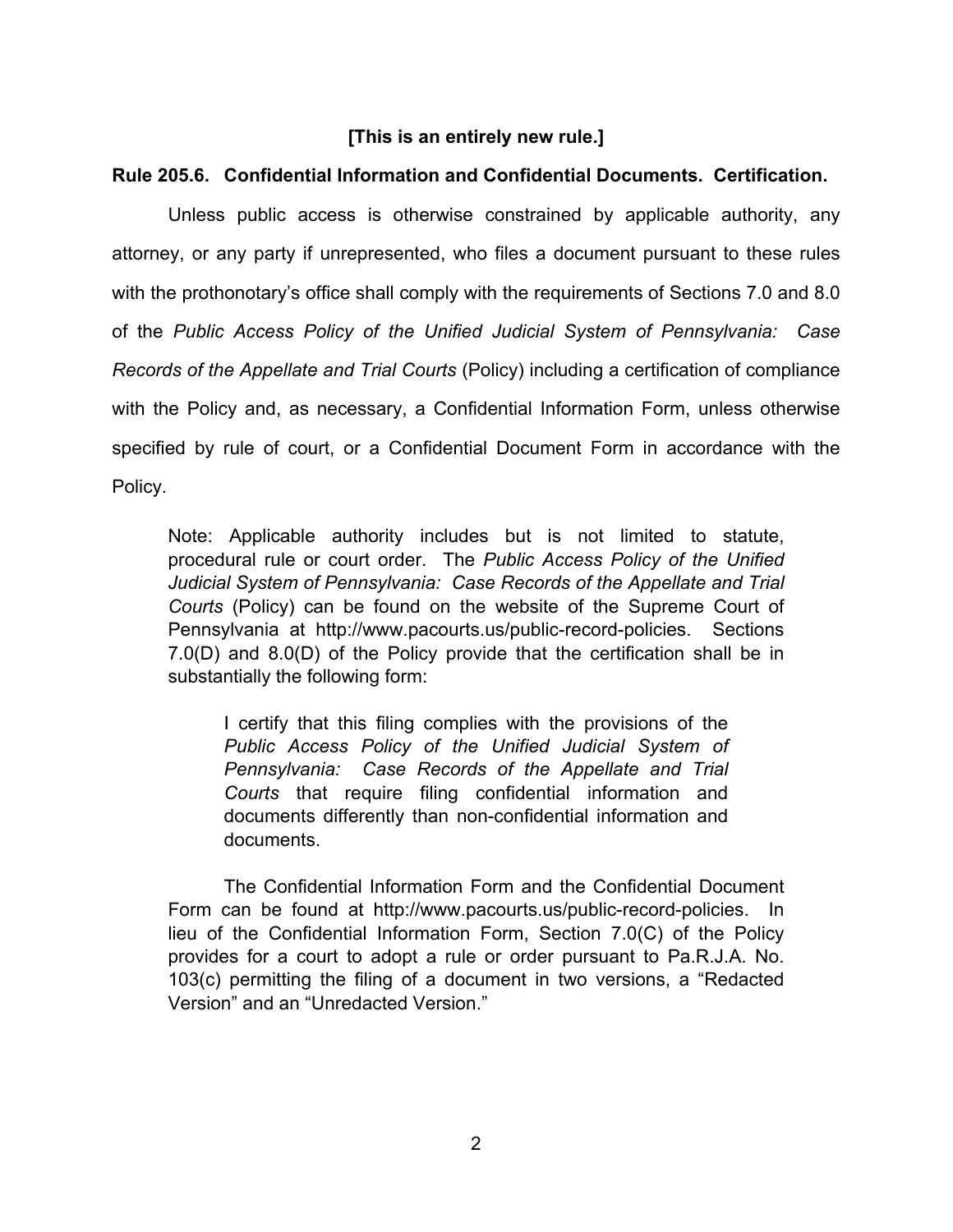**Rule 229.2. Petition to Transfer Structured Settlement Payment Rights.**

 $(a)$  \*\*\*

(b) \* \* \*

 $(C)$  \* \* \*

- (d) \* \* \*
- $(e)$  \* \* \*

(f) The Payee's Affidavit in Support of Petition shall be substantially in the following form:

# **(Caption)**

## **Payee's Affidavit in Support of**

# **Petition to Transfer Structured Settlement Rights**

I, and the payee, verify that the statements below are true and correct:

**1. Payee's name, address and age**: \_\_\_\_\_\_\_\_\_\_\_\_\_\_\_\_\_\_\_\_\_\_\_\_\_\_\_\_\_\_\_

### **2. Marital Status:**

Never Married; Married; Separated; Divorced

If married or separated, name of spouse:  $\blacksquare$ 

 $\mathcal{L}_\text{max} = \mathcal{L}_\text{max} = \mathcal{L}_\text{max} = \mathcal{L}_\text{max} = \mathcal{L}_\text{max} = \mathcal{L}_\text{max} = \mathcal{L}_\text{max} = \mathcal{L}_\text{max} = \mathcal{L}_\text{max} = \mathcal{L}_\text{max} = \mathcal{L}_\text{max} = \mathcal{L}_\text{max} = \mathcal{L}_\text{max} = \mathcal{L}_\text{max} = \mathcal{L}_\text{max} = \mathcal{L}_\text{max} = \mathcal{L}_\text{max} = \mathcal{L}_\text{max} = \mathcal{$ 

# **3. Minor children and other dependents:**

**Initials of minor children**, **[N]n**ames **of other dependents**, ages, and

 $\mathcal{L}_\text{max} = \mathcal{L}_\text{max} = \mathcal{L}_\text{max} = \mathcal{L}_\text{max} = \mathcal{L}_\text{max} = \mathcal{L}_\text{max} = \mathcal{L}_\text{max} = \mathcal{L}_\text{max} = \mathcal{L}_\text{max} = \mathcal{L}_\text{max} = \mathcal{L}_\text{max} = \mathcal{L}_\text{max} = \mathcal{L}_\text{max} = \mathcal{L}_\text{max} = \mathcal{L}_\text{max} = \mathcal{L}_\text{max} = \mathcal{L}_\text{max} = \mathcal{L}_\text{max} = \mathcal{$ 

 $\mathcal{L}_\text{max} = \mathcal{L}_\text{max} = \mathcal{L}_\text{max} = \mathcal{L}_\text{max} = \mathcal{L}_\text{max} = \mathcal{L}_\text{max} = \mathcal{L}_\text{max} = \mathcal{L}_\text{max} = \mathcal{L}_\text{max} = \mathcal{L}_\text{max} = \mathcal{L}_\text{max} = \mathcal{L}_\text{max} = \mathcal{L}_\text{max} = \mathcal{L}_\text{max} = \mathcal{L}_\text{max} = \mathcal{L}_\text{max} = \mathcal{L}_\text{max} = \mathcal{L}_\text{max} = \mathcal{$ 

places of residence:\_\_\_\_\_\_\_\_\_\_\_\_\_\_\_\_\_\_\_\_\_\_\_\_\_\_\_\_\_\_\_\_\_\_\_\_\_\_\_\_\_\_

### **4. Income:**

(a) Payee's monthly income and sources: \_\_\_\_\_\_\_\_\_\_\_\_\_\_\_\_\_\_\_\_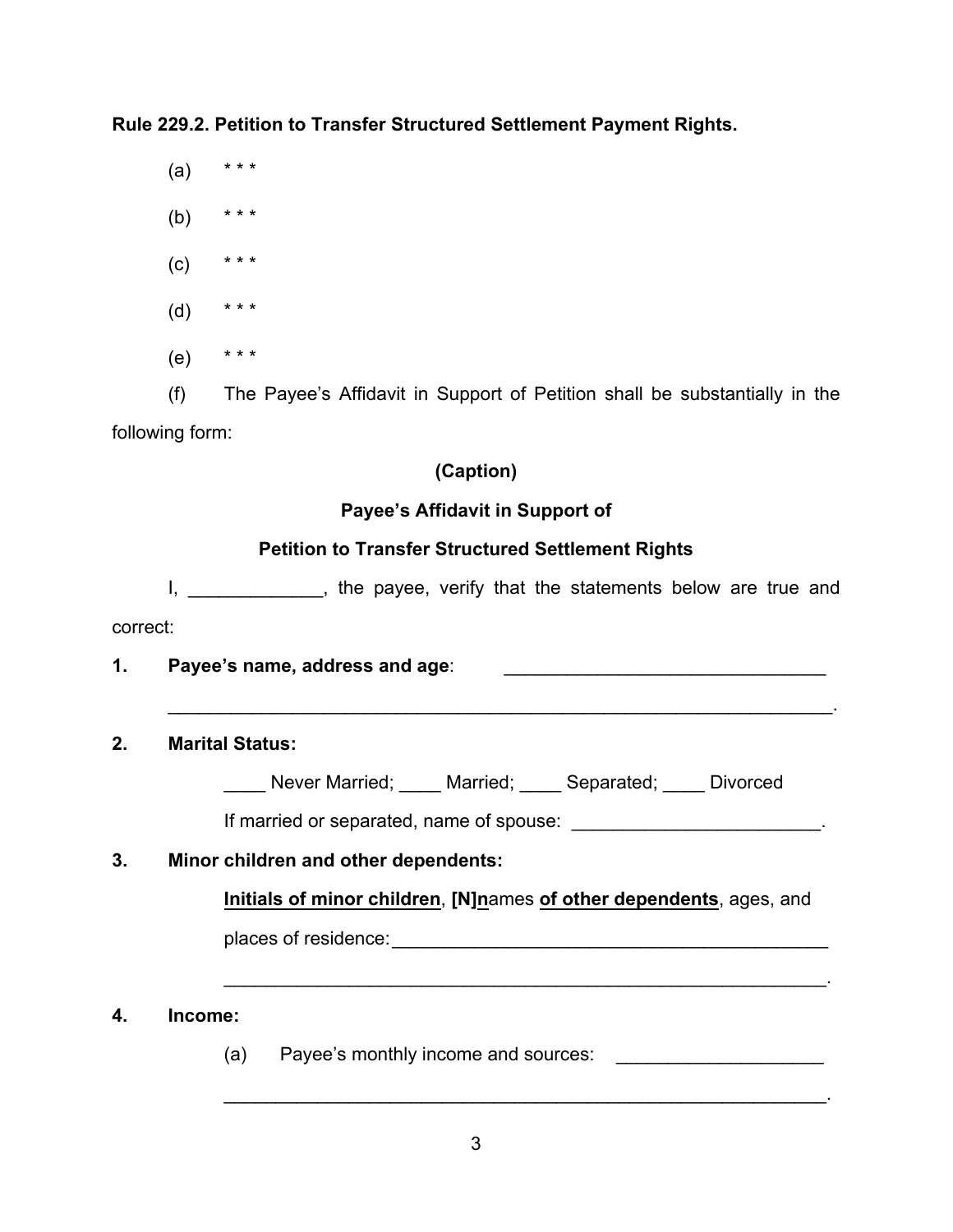(b) If presently married, spouse's monthly income and sources:

 $\mathcal{L}_\text{max} = \mathcal{L}_\text{max} = \mathcal{L}_\text{max} = \mathcal{L}_\text{max} = \mathcal{L}_\text{max} = \mathcal{L}_\text{max} = \mathcal{L}_\text{max} = \mathcal{L}_\text{max} = \mathcal{L}_\text{max} = \mathcal{L}_\text{max} = \mathcal{L}_\text{max} = \mathcal{L}_\text{max} = \mathcal{L}_\text{max} = \mathcal{L}_\text{max} = \mathcal{L}_\text{max} = \mathcal{L}_\text{max} = \mathcal{L}_\text{max} = \mathcal{L}_\text{max} = \mathcal{$ 

#### **5. Child support, alimony or alimony pendente lite**

Obligation to pay: Yes No

If yes, state the amount of the obligation, to whom payable, and whether there are arrearages: entries are arrear and a set of the set of the set of the set of the set of the set of the set

#### **6. Previous transfers**

Have you previously filed a petition to transfer payment rights under the structured settlement that is the subject of this petition? The State State State State State State State State If yes, for each petition that you filed,

(a) If the transfer was submitted for court approval, list the court, the case caption and case number, and state whether the court approved or disapproved the transfer:

(b) If the transfer was approved,

(i) State the name of the transferee and identify (listing due dates and payment amount(s)) the payments involved in the transfer:\_\_\_\_\_\_\_\_\_\_\_\_\_\_\_\_\_\_\_\_\_\_\_\_\_\_\_\_\_\_\_\_\_\_\_\_\_\_\_\_\_\_\_\_\_\_\_

 $\mathcal{L}_\text{max} = \mathcal{L}_\text{max} = \mathcal{L}_\text{max} = \mathcal{L}_\text{max} = \mathcal{L}_\text{max} = \mathcal{L}_\text{max} = \mathcal{L}_\text{max} = \mathcal{L}_\text{max} = \mathcal{L}_\text{max} = \mathcal{L}_\text{max} = \mathcal{L}_\text{max} = \mathcal{L}_\text{max} = \mathcal{L}_\text{max} = \mathcal{L}_\text{max} = \mathcal{L}_\text{max} = \mathcal{L}_\text{max} = \mathcal{L}_\text{max} = \mathcal{L}_\text{max} = \mathcal{$ 

 $\mathcal{L}_\text{max} = \mathcal{L}_\text{max} = \mathcal{L}_\text{max} = \mathcal{L}_\text{max} = \mathcal{L}_\text{max} = \mathcal{L}_\text{max} = \mathcal{L}_\text{max} = \mathcal{L}_\text{max} = \mathcal{L}_\text{max} = \mathcal{L}_\text{max} = \mathcal{L}_\text{max} = \mathcal{L}_\text{max} = \mathcal{L}_\text{max} = \mathcal{L}_\text{max} = \mathcal{L}_\text{max} = \mathcal{L}_\text{max} = \mathcal{L}_\text{max} = \mathcal{L}_\text{max} = \mathcal{$ 

(ii) State the amount of money and the manner in which the money was used:  $\blacksquare$ 

 $\mathcal{L}_\text{max} = \mathcal{L}_\text{max} = \mathcal{L}_\text{max} = \mathcal{L}_\text{max} = \mathcal{L}_\text{max} = \mathcal{L}_\text{max} = \mathcal{L}_\text{max} = \mathcal{L}_\text{max} = \mathcal{L}_\text{max} = \mathcal{L}_\text{max} = \mathcal{L}_\text{max} = \mathcal{L}_\text{max} = \mathcal{L}_\text{max} = \mathcal{L}_\text{max} = \mathcal{L}_\text{max} = \mathcal{L}_\text{max} = \mathcal{L}_\text{max} = \mathcal{L}_\text{max} = \mathcal{$ 

 $\mathcal{L}_\text{max} = \mathcal{L}_\text{max} = \mathcal{L}_\text{max} = \mathcal{L}_\text{max} = \mathcal{L}_\text{max} = \mathcal{L}_\text{max} = \mathcal{L}_\text{max} = \mathcal{L}_\text{max} = \mathcal{L}_\text{max} = \mathcal{L}_\text{max} = \mathcal{L}_\text{max} = \mathcal{L}_\text{max} = \mathcal{L}_\text{max} = \mathcal{L}_\text{max} = \mathcal{L}_\text{max} = \mathcal{L}_\text{max} = \mathcal{L}_\text{max} = \mathcal{L}_\text{max} = \mathcal{$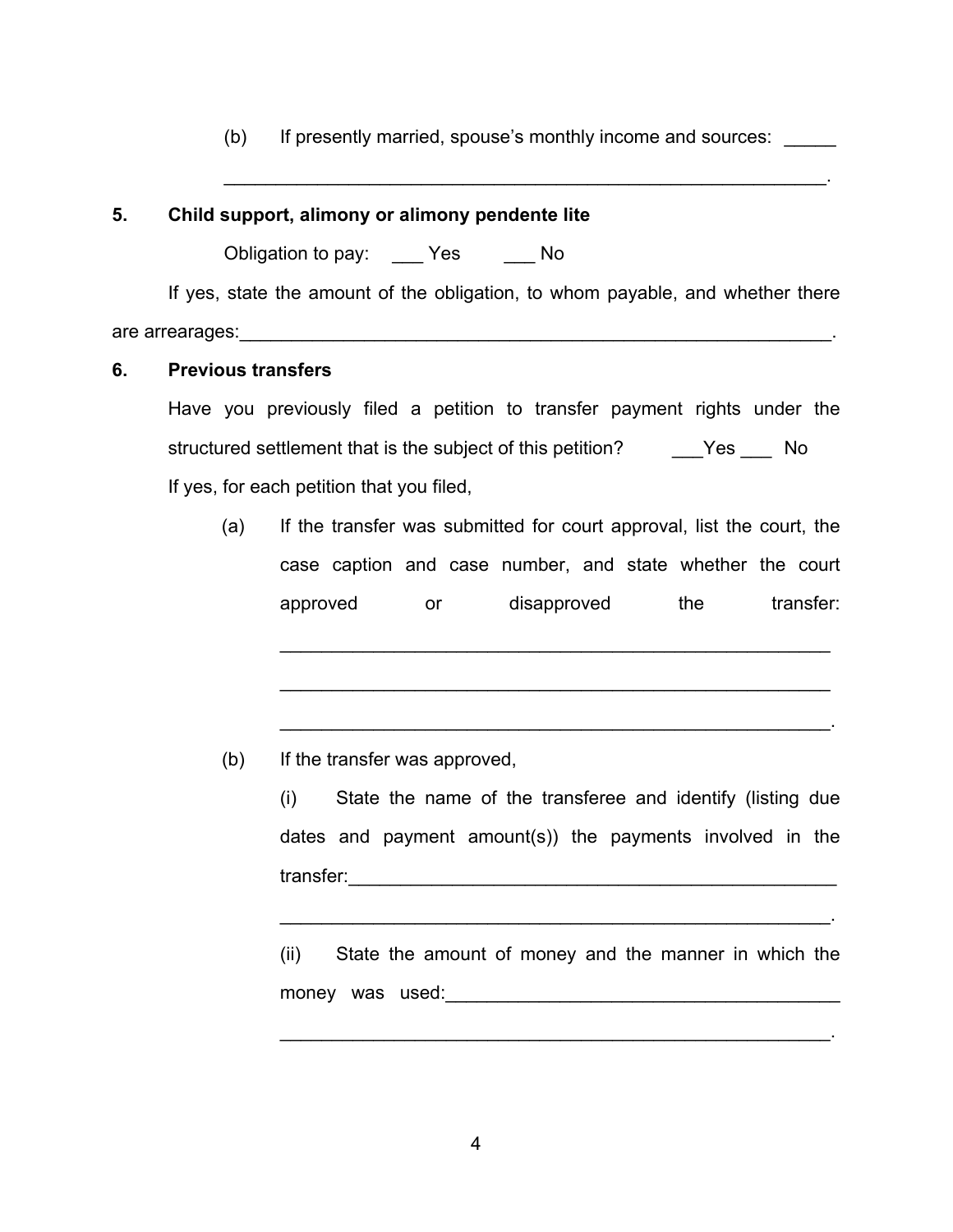(c) Have you ever transferred payments without court approval? If so, please explain:

 $\mathcal{L}_\text{max} = \mathcal{L}_\text{max} = \mathcal{L}_\text{max} = \mathcal{L}_\text{max} = \mathcal{L}_\text{max} = \mathcal{L}_\text{max} = \mathcal{L}_\text{max} = \mathcal{L}_\text{max} = \mathcal{L}_\text{max} = \mathcal{L}_\text{max} = \mathcal{L}_\text{max} = \mathcal{L}_\text{max} = \mathcal{L}_\text{max} = \mathcal{L}_\text{max} = \mathcal{L}_\text{max} = \mathcal{L}_\text{max} = \mathcal{L}_\text{max} = \mathcal{L}_\text{max} = \mathcal{$ 

 $\mathcal{L}_\text{max} = \mathcal{L}_\text{max} = \mathcal{L}_\text{max} = \mathcal{L}_\text{max} = \mathcal{L}_\text{max} = \mathcal{L}_\text{max} = \mathcal{L}_\text{max} = \mathcal{L}_\text{max} = \mathcal{L}_\text{max} = \mathcal{L}_\text{max} = \mathcal{L}_\text{max} = \mathcal{L}_\text{max} = \mathcal{L}_\text{max} = \mathcal{L}_\text{max} = \mathcal{L}_\text{max} = \mathcal{L}_\text{max} = \mathcal{L}_\text{max} = \mathcal{L}_\text{max} = \mathcal{$ 

#### **7. Reasons for transfer**

Describe in detail your reasons for the proposed transfer, including an explanation as to why a sale of a lesser amount of the structured settlement amount will not better serve your interests: \_\_\_\_\_\_\_\_\_\_\_\_\_\_\_\_\_\_\_\_\_\_\_\_\_\_\_\_\_\_\_\_\_\_\_\_\_\_\_\_\_\_\_

 $\mathcal{L}_\mathcal{L} = \mathcal{L}_\mathcal{L} = \mathcal{L}_\mathcal{L} = \mathcal{L}_\mathcal{L} = \mathcal{L}_\mathcal{L} = \mathcal{L}_\mathcal{L} = \mathcal{L}_\mathcal{L} = \mathcal{L}_\mathcal{L} = \mathcal{L}_\mathcal{L} = \mathcal{L}_\mathcal{L} = \mathcal{L}_\mathcal{L} = \mathcal{L}_\mathcal{L} = \mathcal{L}_\mathcal{L} = \mathcal{L}_\mathcal{L} = \mathcal{L}_\mathcal{L} = \mathcal{L}_\mathcal{L} = \mathcal{L}_\mathcal{L}$ 

#### **8. Payment of debts**

If you seek the transfer in order to pay debts, list each debt, including the name of the creditor and the amount presently owed:

| Debt | Creditor | <b>Amount Owed</b> |
|------|----------|--------------------|
|      |          | æ                  |
|      |          |                    |
|      |          |                    |
|      |          |                    |

#### **Verification**

I verify that the statements made in this affidavit are true and correct. I understand that false statements herein are made subject to the penalties of 18 Pa.C.S. §4904, relating to unsworn falsification to authorities.

 $\mathsf{DATE}$ :  $(g)$  \* \* \*

(h)  $***$ 

 $(i)$  \* \* \*

Signature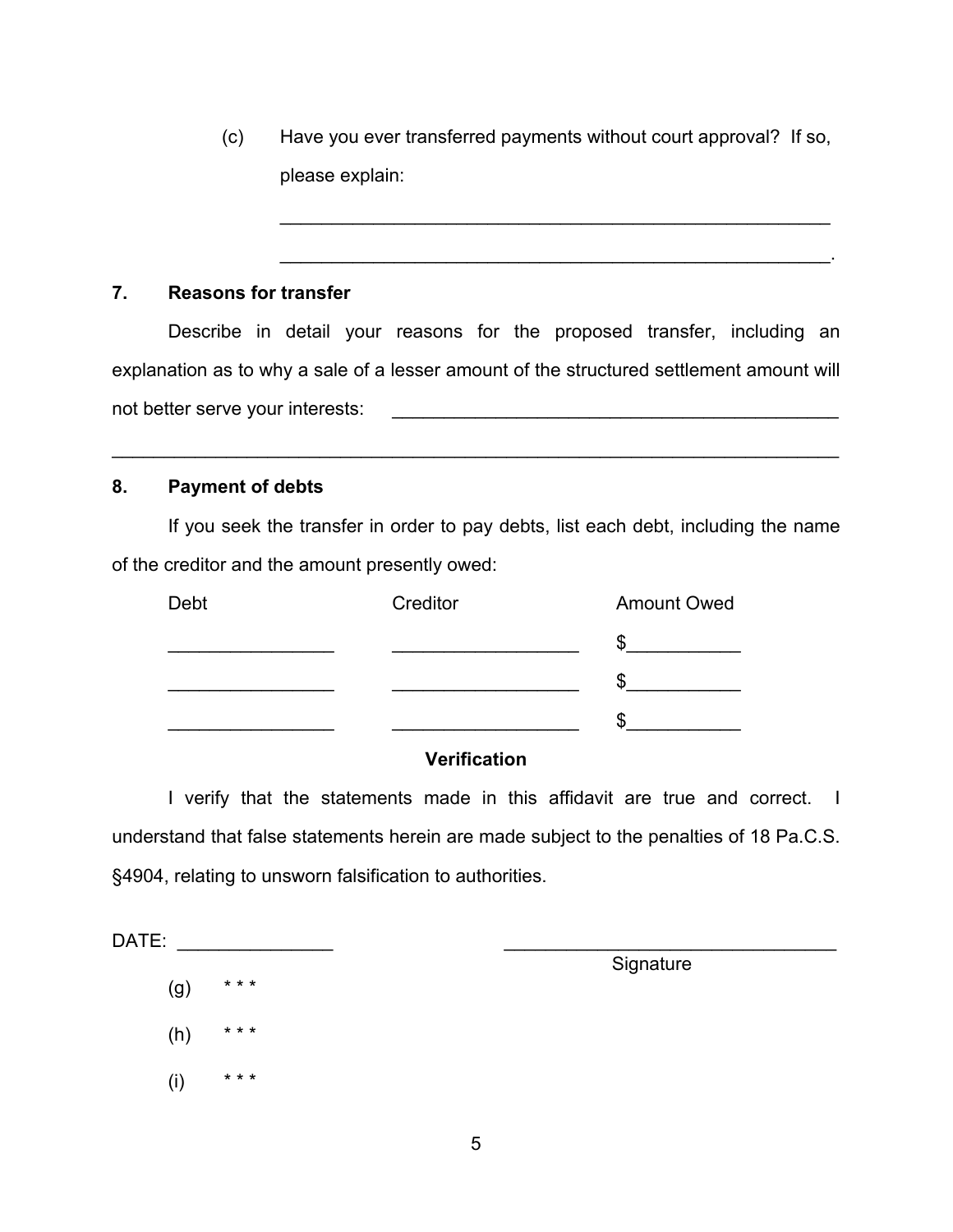Note: The form of order does not preclude a court from adding additional language to the order as deemed appropriate in the individual circumstances of a case.

**The filings required by this rule are subject to the** *Public Access Policy of the Unified Judicial System of Pennsylvania: Case Records of the Appellate and Trial Courts***.** *See* **Rule 205.6.**

### **Rule 240. [In Forma Pauperis]** *In Forma Pauperis*

(a) This rule shall apply to all civil actions and proceedings except actions pursuant to the Protection From Abuse Act **and the Victims of Sexual Violence and** 

#### **Intimidation Act**.

Note: The term ''all civil actions and proceedings'' includes all domestic relations actions except those brought pursuant to the Protection From Abuse Act, **[which are governed by]** 23 Pa.C.S. § 6106 **and the Victims of Sexual Violence and Intimidation Act, 42 Pa.C.S. §§ 62A01-62A20**.

(b) A party who is without financial resources to pay the costs of litigation is

entitled to proceed **[in forma pauperis]** *in forma pauperis*.

(c) Except as provided by subdivision (d), the party shall file a petition and an affidavit in the form prescribed by subdivision (h). The petition may not be filed prior to the commencement of an action or proceeding or the taking of an appeal.

(1)(i) If the petition is filed simultaneously with the commencement of the action or proceeding or with the taking of the appeal, the prothonotary shall docket the matter and petition without the payment of any filing fee.

(ii) If the court shall thereafter deny the petition, the petitioner shall pay the filing fee for commencing the action or proceeding or taking the appeal. A party required to pay such fee may not without leave of court take any further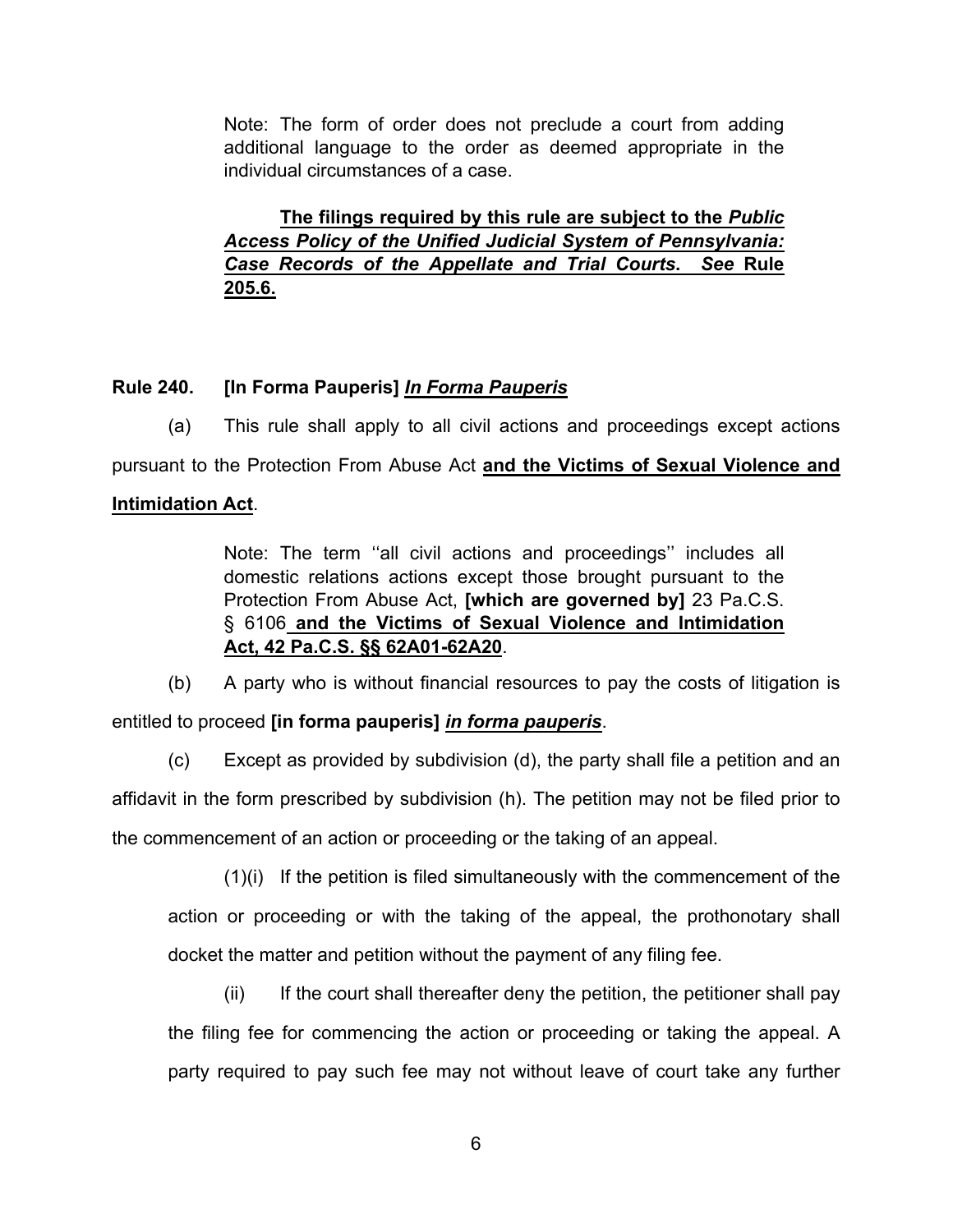steps in the action, proceeding or appeal so long as such fee remains unpaid. Not sooner than ten days after notice of the denial of the petition pursuant to Rule 236, the prothonotary shall enter a judgment of **[non pros]** *non pros* in the action or proceeding or strike the appeal if the fee remains unpaid. The action, proceeding or appeal shall be reinstated only by the court for good cause shown.

(2) If the action or proceeding is commenced or the appeal is taken without the simultaneous filing of a petition, the appropriate filing fee must be paid and shall not be refunded if a petition is thereafter filed and granted.

(3) Except as provided by subdivision (j)(2), the court shall act promptly upon the petition and shall enter its order within twenty days from the date of the filing of the petition. If the petition is denied, in whole or in part, the court shall briefly state its reasons.

(d)(1) If the party is represented by an attorney, the prothonotary shall allow the party to proceed **[in forma pauperis]** *in forma pauperis* upon the filing of a **[praecipe]** *praecipe* which contains a certification by the attorney that he or she is providing free legal service to the party and believes the party is unable to pay the costs.

 (2) The **[praecipe]** *praecipe* shall be substantially in the form prescribed by subdivision (i).

(e) A party permitted to proceed **[in forma pauperis]** *in forma pauperis* has a continuing obligation to inform the court of improvement in the party's financial circumstances which will enable the party to pay costs.

(f) A party permitted to proceed **[in forma pauperis]** *in forma pauperis* shall not be required to

7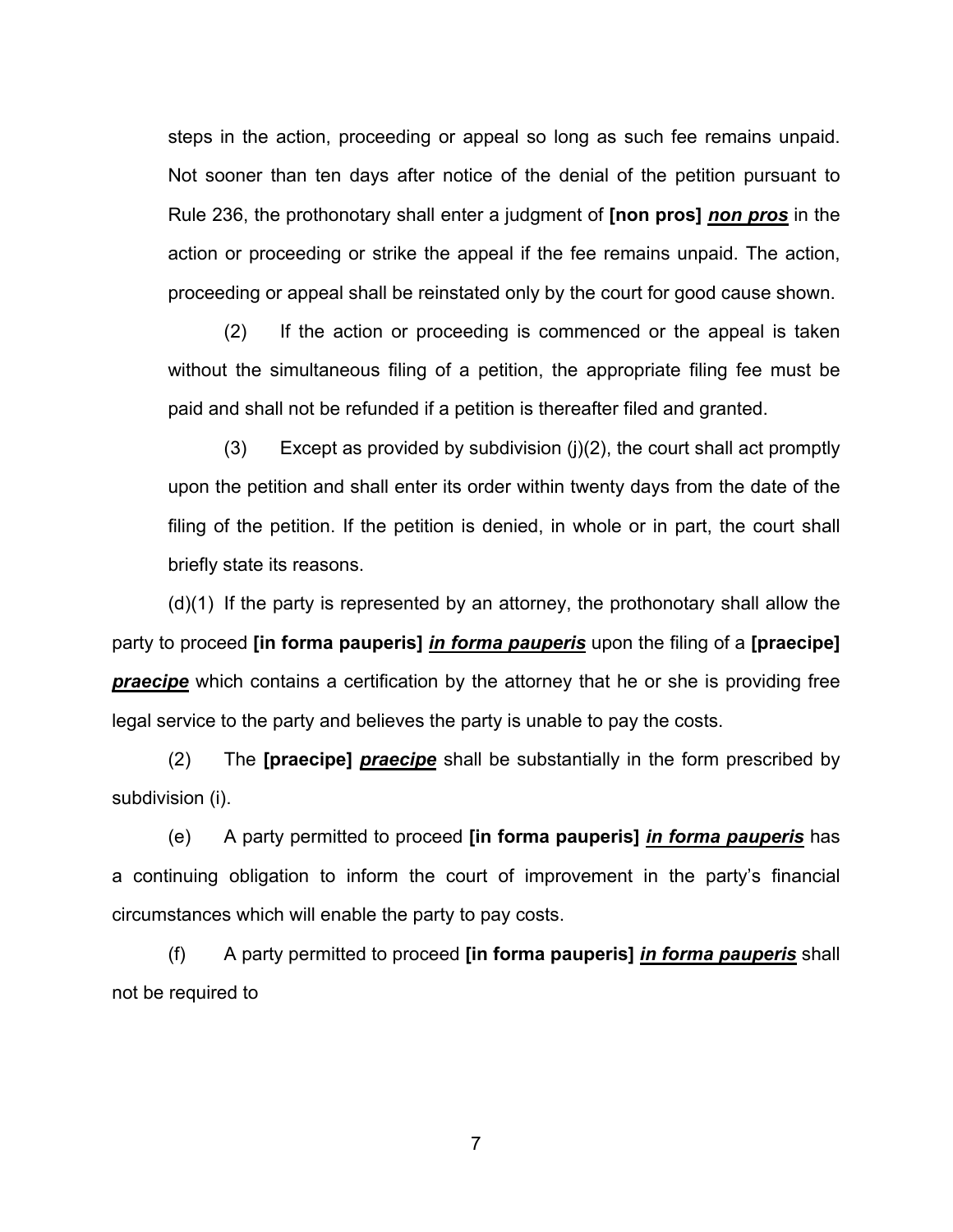(1) pay any cost or fee imposed or authorized by Act of Assembly or general rule which is payable to any court or prothonotary or any public officer or employee, or

(2) post bond or other security for costs as a condition for commencing an action or proceeding or taking an appeal.

(g) If there is a monetary recovery by judgment or settlement in favor of the party permitted to proceed **[in forma pauperis]** *in forma pauperis*, the exonerated fees and costs shall be taxed as costs and paid to the prothonotary by the party paying the monetary recovery. In no event shall the exonerated fees and costs be paid to the indigent party.

(h) The affidavit in support of a petition for leave to proceed **[in forma pauperis]** *in forma pauperis* shall be substantially in the following form:

#### (Caption)

1. I am the (plaintiff) (defendant) in the above matter and because of my financial condition am unable to pay the fees and costs of prosecuting or defending the action or proceeding.

2. I am unable to obtain funds from anyone, including my family and associates, to pay the costs of litigation.

3. I represent that the information below relating to my ability to pay the fees and costs is true and correct:

| (a) | Name:    |  |  |  |
|-----|----------|--|--|--|
|     | Address: |  |  |  |
|     |          |  |  |  |

 $\mathcal{L}_\text{max} = \mathcal{L}_\text{max} = \mathcal{L}_\text{max} = \mathcal{L}_\text{max} = \mathcal{L}_\text{max} = \mathcal{L}_\text{max} = \mathcal{L}_\text{max} = \mathcal{L}_\text{max} = \mathcal{L}_\text{max} = \mathcal{L}_\text{max} = \mathcal{L}_\text{max} = \mathcal{L}_\text{max} = \mathcal{L}_\text{max} = \mathcal{L}_\text{max} = \mathcal{L}_\text{max} = \mathcal{L}_\text{max} = \mathcal{L}_\text{max} = \mathcal{L}_\text{max} = \mathcal{$ 

(b) Employment If you are presently employed, state

8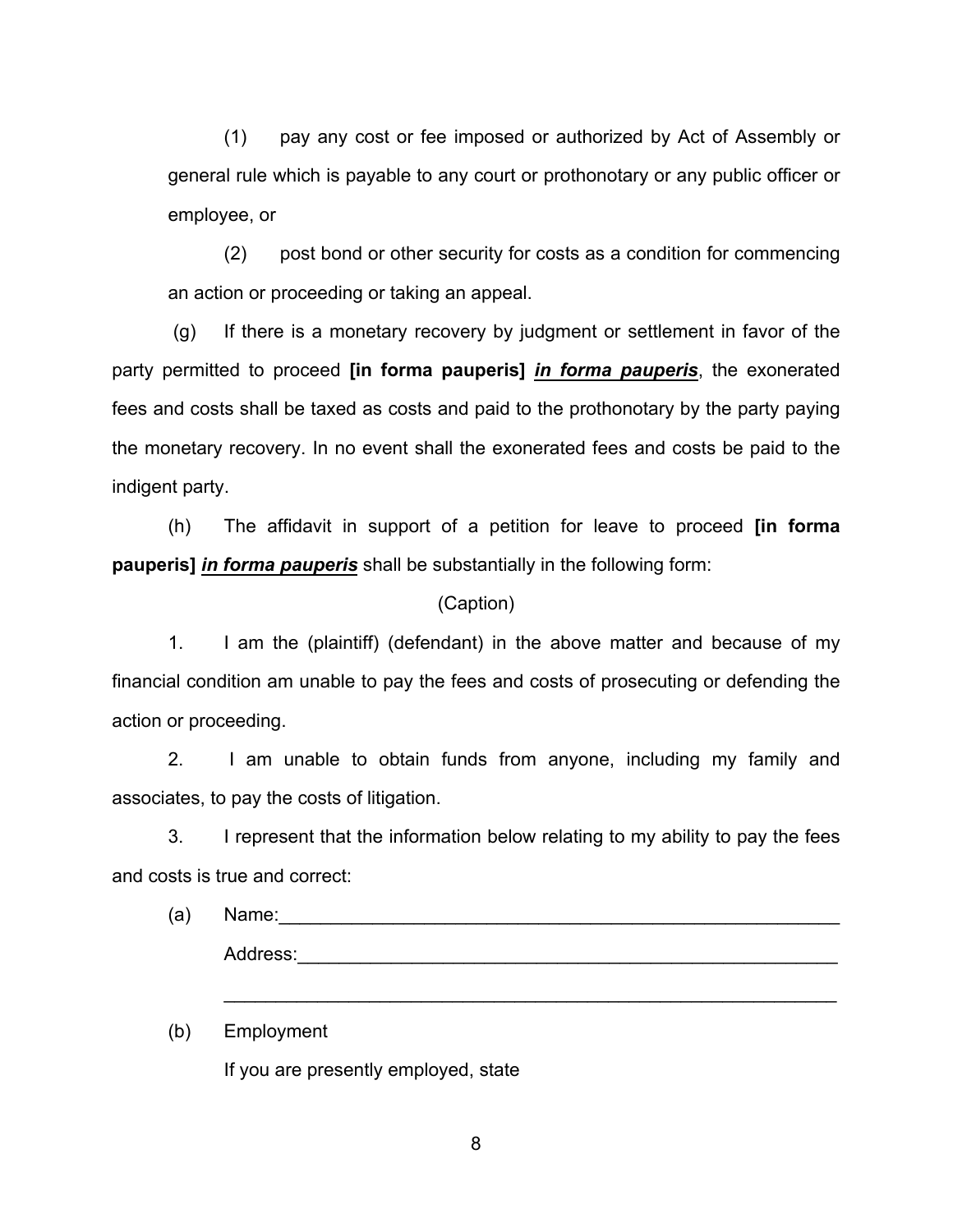| If you are presently unemployed, state                                                                                                                                                                                              |  |  |  |  |  |  |
|-------------------------------------------------------------------------------------------------------------------------------------------------------------------------------------------------------------------------------------|--|--|--|--|--|--|
|                                                                                                                                                                                                                                     |  |  |  |  |  |  |
|                                                                                                                                                                                                                                     |  |  |  |  |  |  |
| Type of work: New York and Separate and Separate and Separate and Separate and Separate and Separate and Separate and Separate and Separate and Separate and Separate and Separate and Separate and Separate and Separate and       |  |  |  |  |  |  |
| (C)<br>Other income within the past twelve months                                                                                                                                                                                   |  |  |  |  |  |  |
|                                                                                                                                                                                                                                     |  |  |  |  |  |  |
|                                                                                                                                                                                                                                     |  |  |  |  |  |  |
|                                                                                                                                                                                                                                     |  |  |  |  |  |  |
|                                                                                                                                                                                                                                     |  |  |  |  |  |  |
| Pension and annuities: <b>container and annuities</b> and annuities are all the sensitive and annuities are all the sensitive and annuities are all the sensitive and annuities are all the sensitive and annuities are all the sen |  |  |  |  |  |  |
|                                                                                                                                                                                                                                     |  |  |  |  |  |  |
|                                                                                                                                                                                                                                     |  |  |  |  |  |  |
|                                                                                                                                                                                                                                     |  |  |  |  |  |  |
|                                                                                                                                                                                                                                     |  |  |  |  |  |  |
|                                                                                                                                                                                                                                     |  |  |  |  |  |  |
|                                                                                                                                                                                                                                     |  |  |  |  |  |  |
|                                                                                                                                                                                                                                     |  |  |  |  |  |  |
|                                                                                                                                                                                                                                     |  |  |  |  |  |  |
| Other contributions to household support<br>(d)                                                                                                                                                                                     |  |  |  |  |  |  |
| (Wife)(Husband) Name: \\contact \\contact \\contact \\contact \\contact \\contact \\contact \\contact \\contact \\contact \\contact \\contact \\contact \\contact \\contact \\contact \\contact \\contact \\contact \\contact       |  |  |  |  |  |  |
| If your (wife) (husband) is employed, state                                                                                                                                                                                         |  |  |  |  |  |  |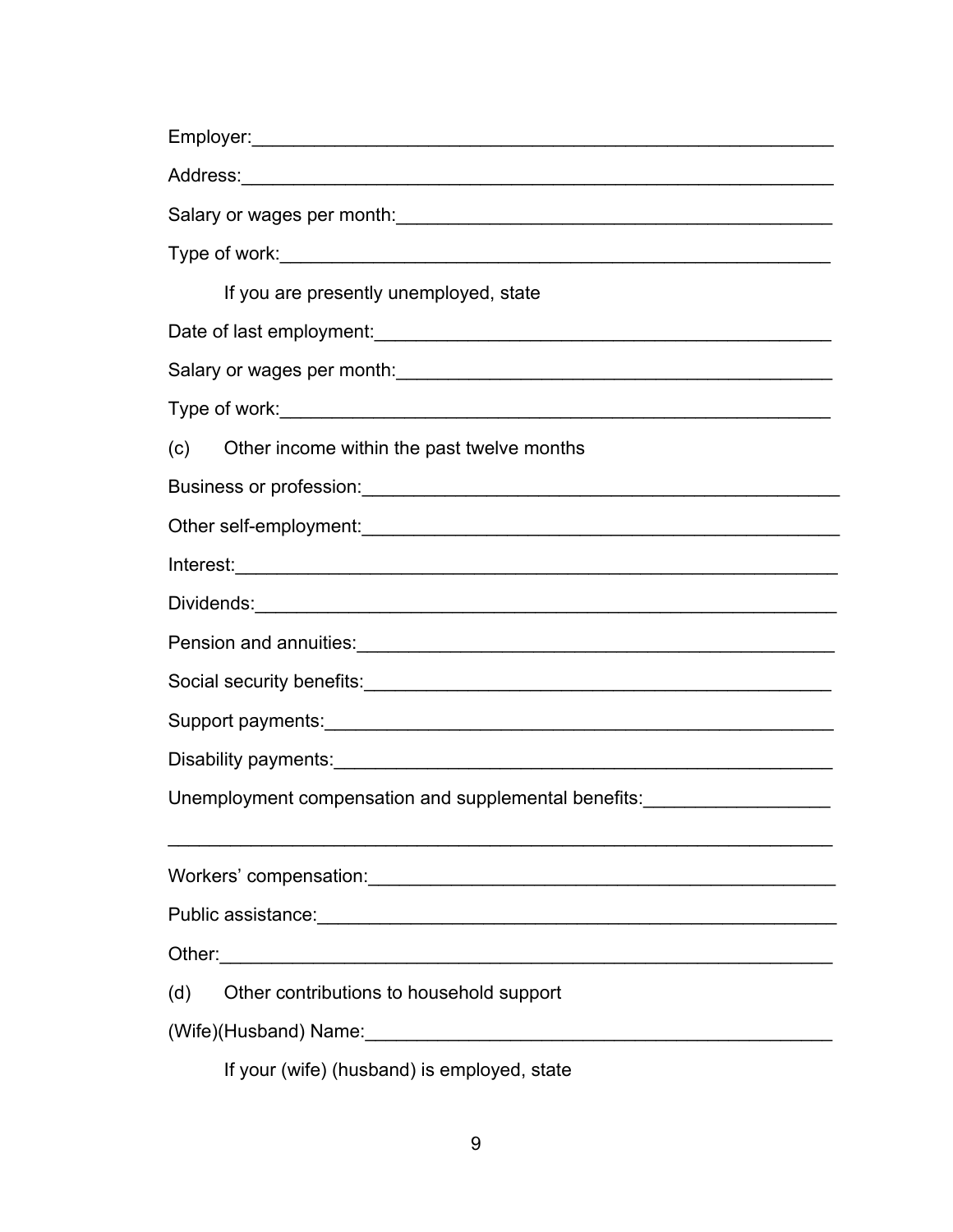| (e) Property owned           |  |  |  |  |  |  |
|------------------------------|--|--|--|--|--|--|
|                              |  |  |  |  |  |  |
|                              |  |  |  |  |  |  |
|                              |  |  |  |  |  |  |
|                              |  |  |  |  |  |  |
|                              |  |  |  |  |  |  |
|                              |  |  |  |  |  |  |
|                              |  |  |  |  |  |  |
|                              |  |  |  |  |  |  |
|                              |  |  |  |  |  |  |
| Amount Owed \$               |  |  |  |  |  |  |
|                              |  |  |  |  |  |  |
|                              |  |  |  |  |  |  |
|                              |  |  |  |  |  |  |
| (f)<br>Debts and Obligations |  |  |  |  |  |  |
|                              |  |  |  |  |  |  |
|                              |  |  |  |  |  |  |
|                              |  |  |  |  |  |  |
| Other:                       |  |  |  |  |  |  |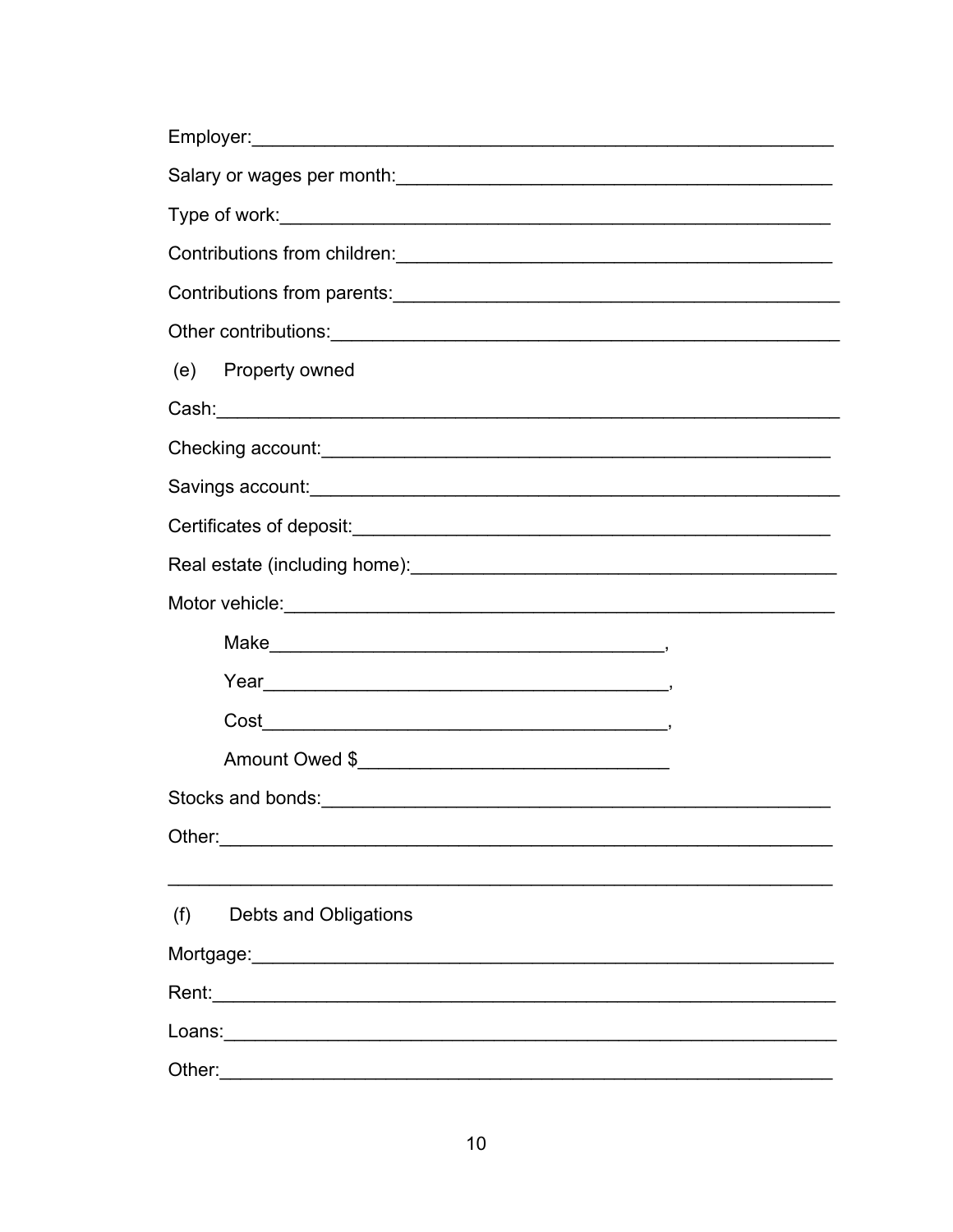(g) Persons dependent upon you for support

(Wife)(Husband) Name: \_\_\_\_\_\_\_\_\_\_\_\_\_\_\_\_\_\_\_\_\_\_\_\_\_\_\_\_\_\_\_\_\_\_\_\_\_\_\_\_\_\_\_\_

Children, if any:

**[Name] Initials**: \_\_\_\_\_\_\_\_\_\_\_\_\_\_\_\_\_\_\_\_\_\_\_\_\_\_\_\_\_\_\_\_\_\_\_\_\_\_\_\_\_\_\_\_\_\_

 $A$ ge:

Other Persons:

Name:\_\_\_\_\_\_\_\_\_\_\_\_\_\_\_\_\_\_\_\_\_\_\_\_\_\_\_\_\_\_\_\_\_\_\_\_\_\_\_\_\_\_\_\_\_\_\_\_ Relationship:\_\_\_\_\_\_\_\_\_\_\_\_\_\_\_\_\_\_\_\_\_\_\_\_\_\_\_\_\_\_\_\_\_\_\_\_\_\_\_\_\_\_

4. I understand that I have a continuing obligation to inform the court of improvement in my financial circumstances which would permit me to pay the costs incurred herein.

5. I verify that the statements made in this affidavit are true and correct. I understand that false statements herein are made subject to the penalties of 18 Pa.C.S. § 4904, relating to unsworn falsification to authorities.

Date:  $\frac{1}{2}$   $\frac{1}{2}$   $\frac{1}{2}$   $\frac{1}{2}$   $\frac{1}{2}$   $\frac{1}{2}$   $\frac{1}{2}$   $\frac{1}{2}$   $\frac{1}{2}$   $\frac{1}{2}$   $\frac{1}{2}$   $\frac{1}{2}$   $\frac{1}{2}$   $\frac{1}{2}$   $\frac{1}{2}$   $\frac{1}{2}$   $\frac{1}{2}$   $\frac{1}{2}$   $\frac{1}{2}$   $\frac{1}{2}$   $\frac{1}{2}$   $\frac{1$ 

**Petitioner** 

(i) The praecipe required by subdivision (d) shall be substantially in the following form:

(Caption)

# **[PRAECIPE]** *PRAECIPE* **TO PROCEED [IN FORMA PAUPERIS]** *IN FORMA*

# *PAUPERIS*

**To the Prothonotary:**

Kindly allow\_\_\_\_\_\_\_\_\_\_\_\_\_\_\_\_\_\_\_\_\_\_\_\_\_\_\_\_\_\_\_, (Plaintiff) (Defendant) to

proceed **[in forma pauperis]** *in forma pauperis*.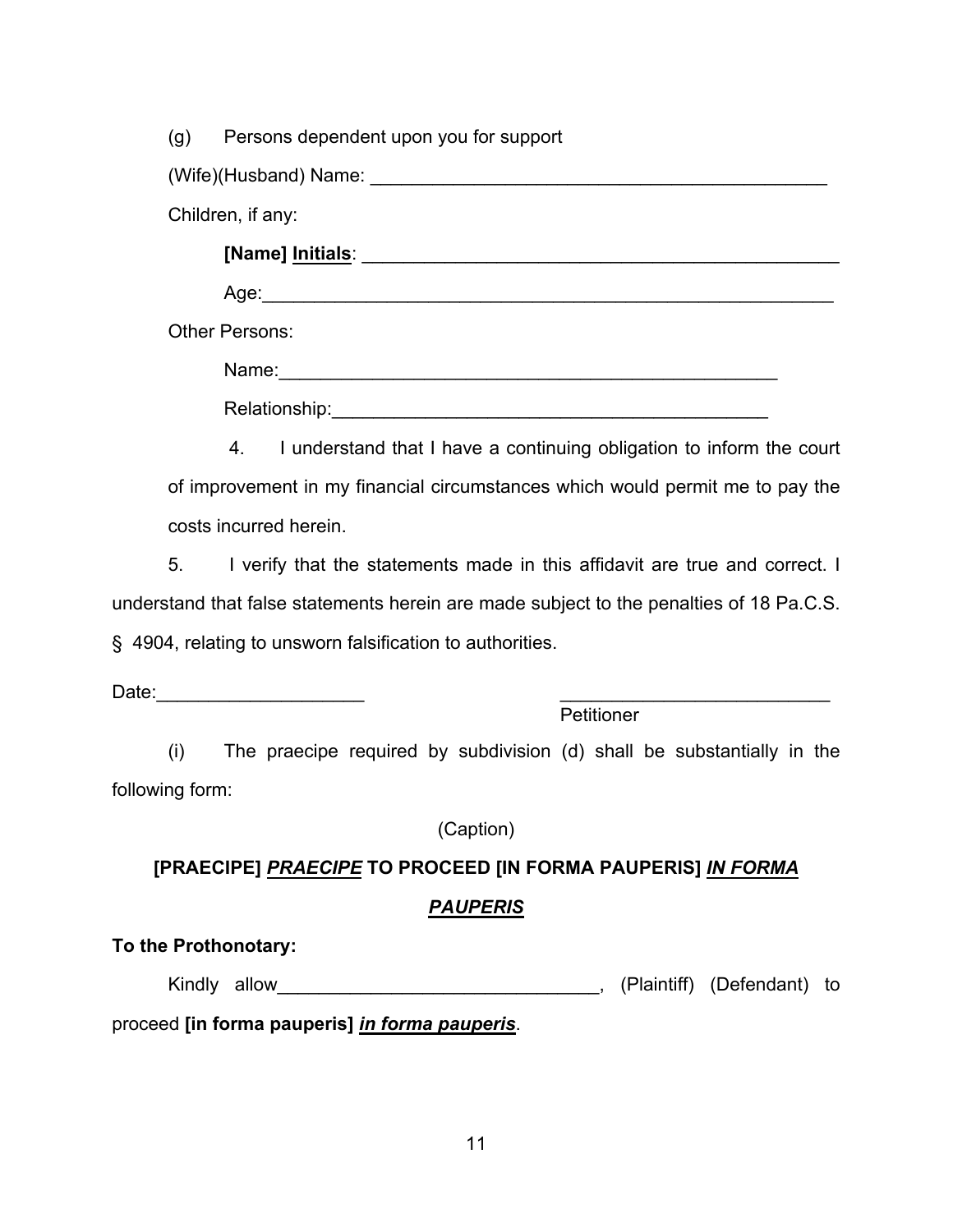I, the party is a set of the party is attorney for the party proceeding **[in forma pauperis]** *in forma pauperis*, certify that I believe the party is unable to pay the costs and that I am providing free legal service to the party.

 $\frac{1}{\sqrt{2}}$  ,  $\frac{1}{\sqrt{2}}$  ,  $\frac{1}{\sqrt{2}}$  ,  $\frac{1}{\sqrt{2}}$  ,  $\frac{1}{\sqrt{2}}$  ,  $\frac{1}{\sqrt{2}}$  ,  $\frac{1}{\sqrt{2}}$  ,  $\frac{1}{\sqrt{2}}$  ,  $\frac{1}{\sqrt{2}}$  ,  $\frac{1}{\sqrt{2}}$  ,  $\frac{1}{\sqrt{2}}$  ,  $\frac{1}{\sqrt{2}}$  ,  $\frac{1}{\sqrt{2}}$  ,  $\frac{1}{\sqrt{2}}$  ,  $\frac{1}{\sqrt{2}}$ 

## Attorney for

(j)(1) If, simultaneous with the commencement of an action or proceeding or the taking of an appeal, a party has filed a petition for leave to proceed **[in forma pauperis]** *in forma pauperis*, the court prior to acting upon the petition may dismiss the action, proceeding or appeal if the allegation of poverty is untrue or if it is satisfied that the action, proceeding or appeal is frivolous.

> Note: A frivolous action or proceeding has been defined as one that ''lacks an arguable basis either in law or in fact.'' *Neitzke v. Williams*, 490 U. S. 319, 109 S.Ct. 1827, 104 L.Ed.2d 338 (1989).

(2) If the petitioner commences the action by writ of summons, the court shall

not act on the petition for leave to proceed **[in forma pauperis]** *in forma pauperis* until the complaint is filed. If the complaint has not been filed within ninety days of the filing of the petition, the court may dismiss the action pursuant to subdivision  $(j)(1)$ .

> **Note: The filings required by this rule are subject to the** *Public Access Policy of the Unified Judicial System of Pennsylvania: Case Records of the Appellate and Trial Courts***.** *See* **Rule 205.6.**